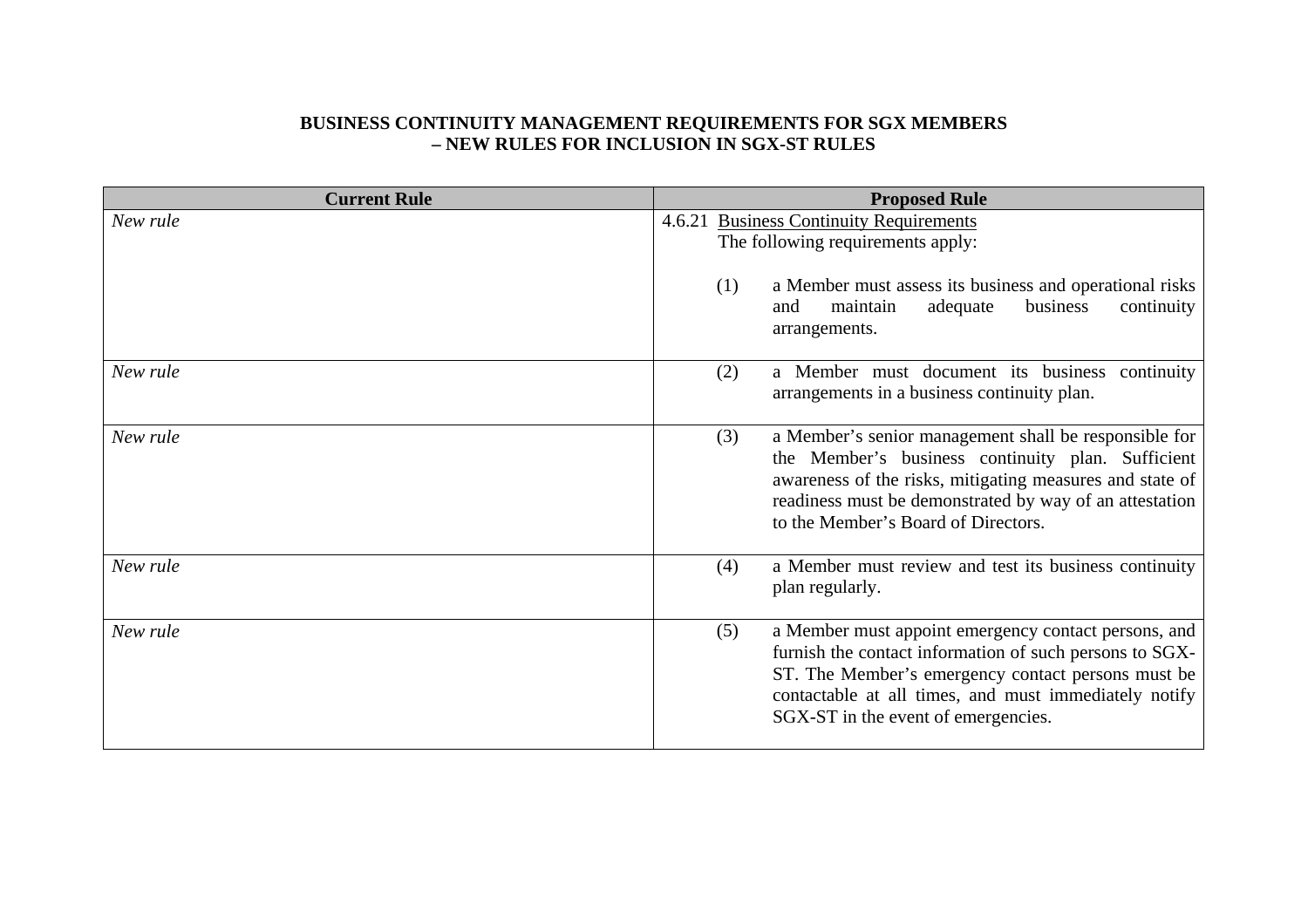# **BUSINESS CONTINUITY MANAGEMENT REQUIREMENTS FOR SGX MEMBERS – NEW PRACTICE NOTE FOR INCLUSION IN SGX-ST RULES**

### **Practice Note**

## **4.6.21 Business Continuity Requirements**

| <b>Issue Date</b> | <b>Cross Reference</b> | <b>Enquiries</b>                                               |
|-------------------|------------------------|----------------------------------------------------------------|
| 22 January 2009   | Rule 4.6.21            | Please contact Member Supervision:                             |
|                   |                        | Facsimile No : $65388273$<br>E-Mail Address: membersup@sgx.com |

### **1. INTRODUCTION**

- 1.1 Rule 4.6.21 requires Members to:
	- (i) maintain adequate business continuity arrangements;
	- (ii) document business continuity arrangements in a business continuity plan;
	- (iii) test and review business continuity plans regularly; and
	- (iv) appoint emergency contact persons.
- 1.2 The objective is to ensure that Members have the ability to:
	- (i) react swiftly to emergency situations; and
	- (ii) maintain critical functions and fulfill obligations to customers and counterparties in the event of major operational disruptions.

# **2. BUSINESS CONTINUITY PLAN**

### 2.1 Critical Elements of a Business Continuity Plan

- 2.1.1 Rule 4.6.21(1) requires Members to maintain adequate business continuity arrangements, and document such arrangements in a business continuity plan. As a guide, a Member's business continuity plan should document the following elements:
	- (i) Risk assessment: This includes a comprehensive assessment of business continuity risks (including financial and operational risks) and threat scenarios which may severely disrupt a Member's operations. Such scenarios may include prolonged power outages, IT system software or hardware failures,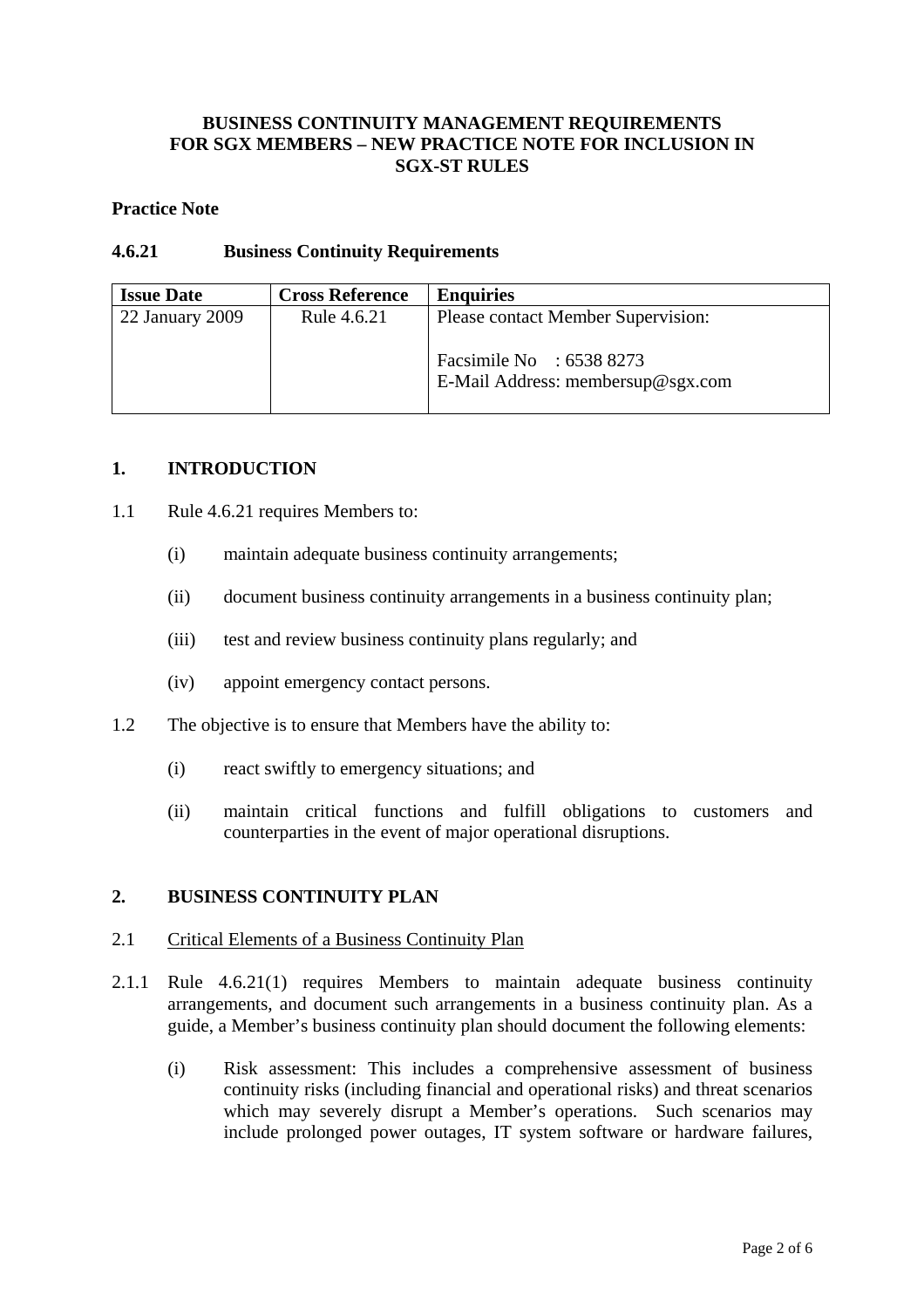loss of voice or data communication links, acts of terrorism, and outbreak of infectious diseases;

- (ii) Business impact analysis: This is an evaluation of the impact of the risks and threat scenarios identified in (i) above. The business impact analysis should identify critical business functions (including support operations and related information technology systems) and potential losses (monetary and nonmonetary) to enable the Member to determine recovery strategies/priorities and recovery time objectives;
- (iii) Work area recovery: This refers to continuity arrangements for a Member's critical functional capabilities in the event that the Member's primary office becomes inaccessible, for example, availability of a disaster recovery site ready for activation within a reasonable period of time;
- (iv) Crisis communications: This refers to a communications plan for the Member to liaise with its internal and external stakeholders such as employees, customers and regulatory authorities during a crisis;
- (v) Roles and responsibilities: This refers to the identification of a Member's key personnel and management staff, their roles and responsibilities, and reporting lines. Alternates should be identified to cover the responsibilities of absent key personnel.
- (vi) Backup for critical functions<sup>1</sup>, information technology systems and data;
- (vii) Key service providers<sup>2</sup>: This refers to assessing a Member's dependencies on key service providers in recovery strategies and recovery time objectives, and taking steps to ensure that key service providers are capable of supporting the Member's business, even in disruptions;
- (viii) Outsourcing service providers<sup>3</sup>: This refers to assessing whether the service provider has established satisfactory Business Continuity Plans commensurate with the nature, scope and complexity of the outsourced services; and
- (ix) Any other elements that the Member deems necessary to be included in its business continuity plan or which SGX-ST may prescribe from time to time.

### 2.2 Emergency Response During Crisis

 $\overline{a}$ 

2.2.1 A Member should establish and maintain a crisis management plan as part of its business continuity plan. The crisis management plan should include (but not be limited to):

<sup>&</sup>lt;sup>1</sup> Critical functions refer to business functions whose failure or disruption may incapacitate the firm.

 $2$  Key service providers refer to third-parties who are performing functions that are not normally carried out by Member firms internally, but are critical to Member firms' ability to carry on business operations. For example, IT system hardware/software vendors.

<sup>&</sup>lt;sup>3</sup> Outsourcing service providers refer to third parties who are performing functions that would normally be performed by Members firms internally. For example, Operations and Technology.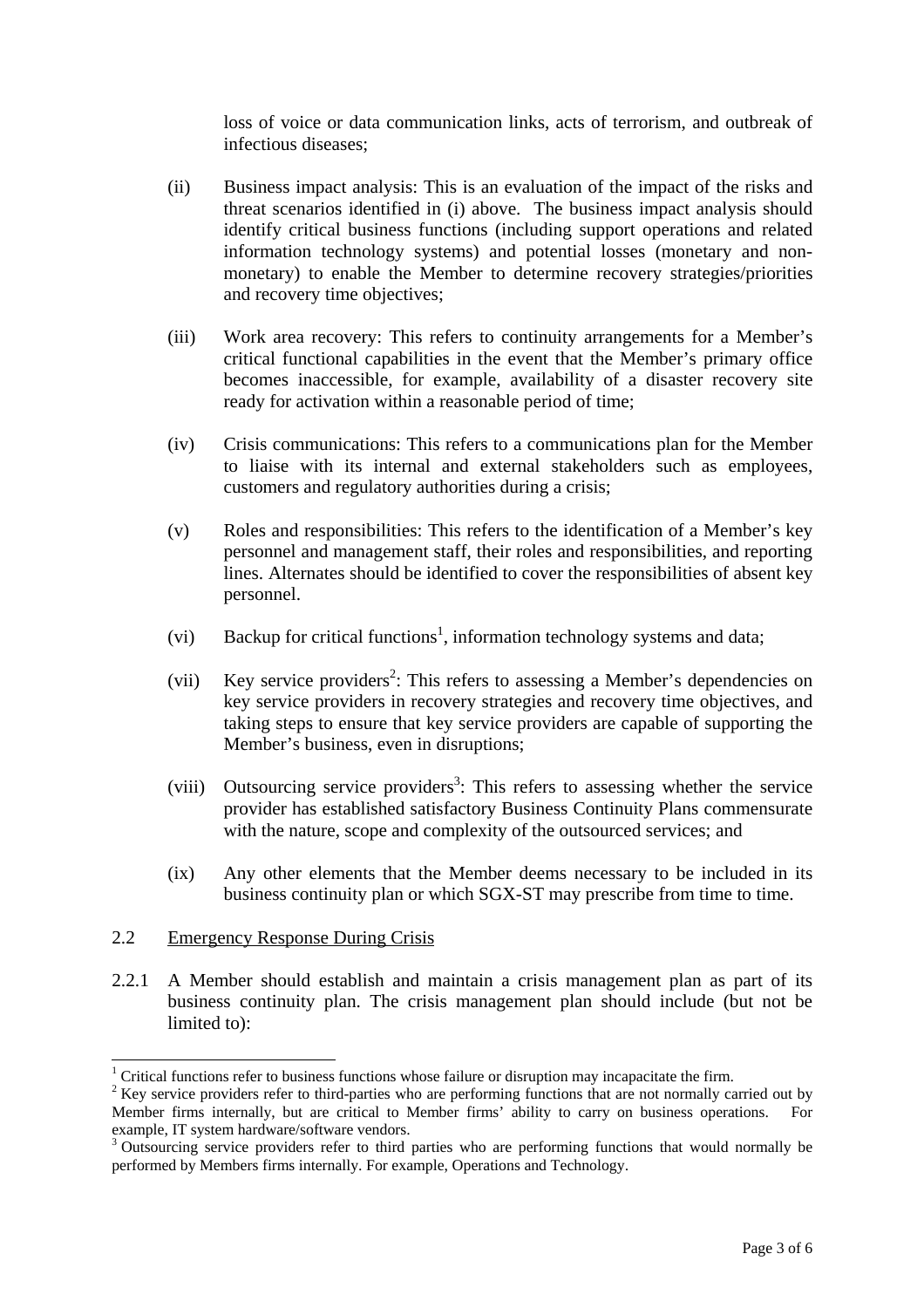- (i) Emergency response procedures;
- (ii) Roles and responsibilities of the crisis management team;
- (iii) Command and control structures; and
- (iv) Salvage and restoration procedures.
- 2.2.2 SGX-ST may declare a wide-area crisis in the event of a major and widespread incident. When such declaration is made, SGX-ST may require a Member to submit status reports to SGX-ST. A wide-area crisis may include any incident where the operations of a large number of market participants are disrupted simultaneously.
- 2.3 Regular Review, Testing and Training
- 2.3.1 Rule 4.6.21(4) requires a Member to review and test its business continuity plan regularly. Members should do so at least once a year to ensure that their business continuity plans remain relevant.
- 2.3.2 Where there are material changes to a Member's business activities and operations, the Member should update its business continuity plan accordingly. Regular training should be conducted for staff to be updated and aware of any relevant changes to the Member's business continuity arrangements. As a principle, training should be conducted when:
	- (i) changes have been made to the Member firm's BCP; and
	- (ii) new staff are recruited.

Member firms should also conduct refresher courses for existing staff where appropriate.

### **3. EMERGENCY CONTACT PERSONS**

- 3.1 Rule 4.6.21(5) requires a Member to appoint emergency contact persons and furnish the contact information of such persons to SGX-ST. Members may appoint an emergency contact person and up to two (2) alternates. A template is attached as Appendix A to this Practice Note for the notification of contact information (postal address, email, telephone, mobile telephone and facsimile numbers) to SGX-ST.
- 3.2 Members are to ensure that the contact information provided to SGX-ST is updated on a semi-annual basis. Nonetheless, where there are changes to a Member's emergency contact persons and contact information, the Member should notify SGX-ST immediately in writing.
- 3.3 A Member's authorized emergency contact person should immediately notify SGX-ST in the event where: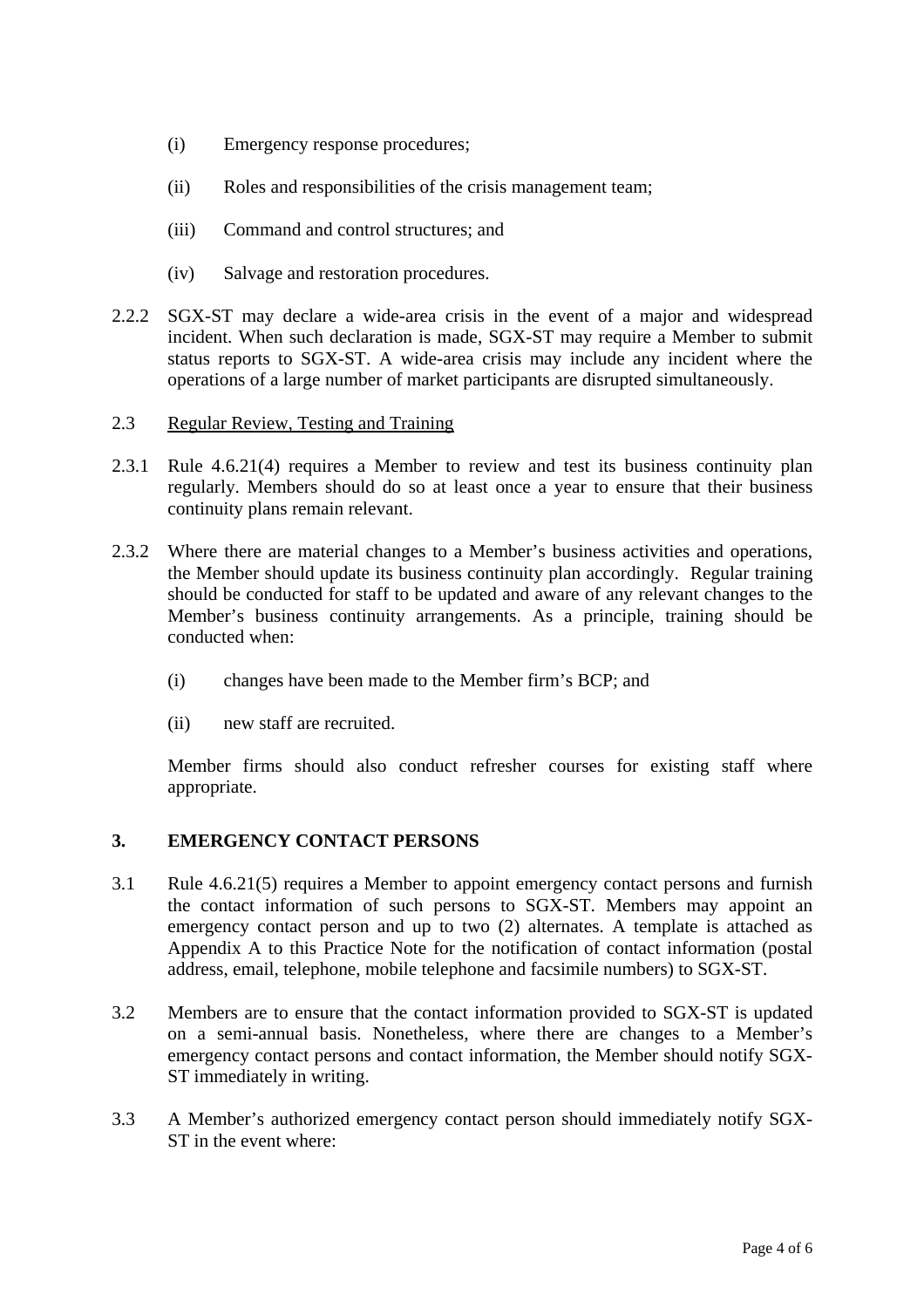- (i) A Member's business operations are or will be significantly disrupted; and/or
- (ii) A Member's business continuity plan is activated.